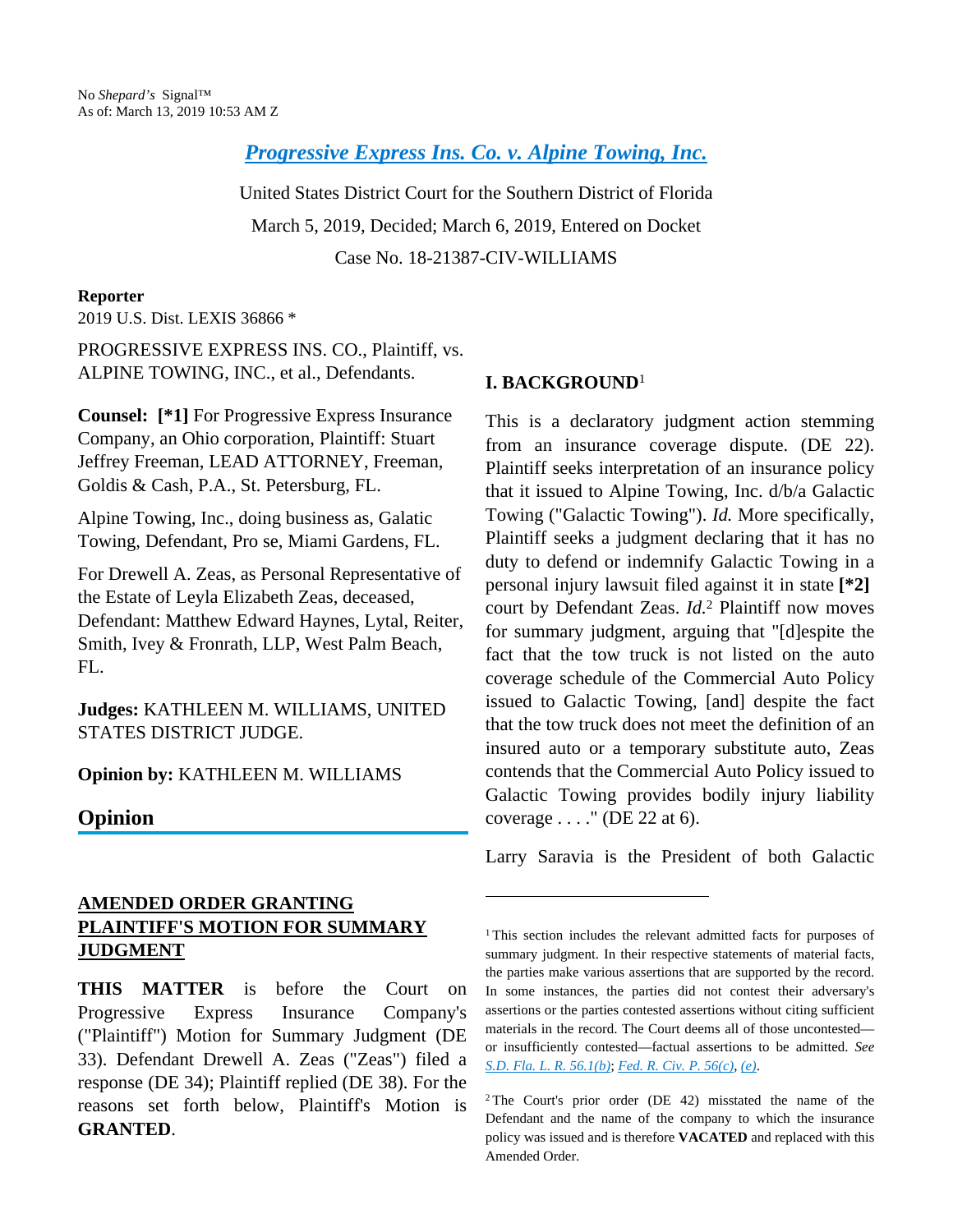Towing and Alpine Towing of S. FL, Inc. ("Alpine Towing"). [Def.'s Statement of Material Facts ("DSMF"), DE 32 at ¶ 4]. Both companies operate out of the same five locations. *Id.* ¶ 8. Saravia created two separate businesses—one for his "private property impound business" and one for his "police impound business"—because the private property impound business is not required to obtain the same amount of insurance coverage on the tow trucks as is required under the "police contracts." *Id.* **[9**; Saravia Dep. 8:22-9:8. The contracts for "police impounds" are with police agencies and require one **[\*3]** million dollars in insurance coverage for the vehicles, whereas the contracts with private companies, such as condominium associations, do not. *Id.* ¶ 11; Saravia Dep. 9:19-

Progressive issued an insurance policy, under Policy No. 02802826-1, to Galactic Towing, for the policy period from December 11, 2016 to December 11, 2017. DSMF ¶ 1. In addition to the insurance policy issued to Galactic Towing, Progressive also issued an insurance policy, under Policy No. 02796328-1, to Alpine Towing, on which Galactic Towing was listed as an additional insured. *Id.* ¶ 2. The insurance policy issued to Alpine Towing, the business associated with the private contracts, provides for \$300,000.00 in liability coverage, while the policy issued to Galactic Towing, which is associated with the government contracts, provides one million dollars in liability coverage. (DE 33 at 2).

10:8.

On September 29, 2017, a 2017 Dodge 4500 tow truck, which was being driven by Anthony Russo, an employee of Galactic Towing, was involved in a car crash that resulted in Leyla Elizaveth Zeas's death. *Id.* ¶ 3, 21. Zeas sued Alpine Towing, Anthony Russo, and others in the Circuit Court of the Eleventh Judicial Circuit in and **[\*4]** for Miami-Dade County, Florida, Case No. 2018- 004557-CA-01. (DE 22 at ¶ 11). The tow truck involved in the crash was purchased by Galactic Towing on September 7, 2017, but was added to Alpine Towing's insurance policy effective August 29, 2017 because, according to Saravia, that specific vehicle "was only doing small little tows and private property impounds" and therefore did not require a million dollars in coverage. DSMF ¶¶ 12-14; Saravia Dep. 11:5-15.

At the time of the crash on September 29, 2017, Russo's tow truck was listed on the coverage schedule of the insurance policy issued by Progressive to Alpine Towing. *Id.* ¶ 26. The tow truck was not, however, listed on the coverage schedule of the insurance policy issued by Progressive to Galactic Towing at the time of the accident. Progressive does not dispute that the insurance policy issued to Alpine Towing provides \$300,000.00 in bodily injury coverage resulting from the crash. At issue in this action for declaratory judgment is whether the insurance policy issued to Galactic Towing—which provides up to a million dollars in coverage—also applies to the crash.

## **II. LEGAL STANDARD**

Summary judgment is appropriate when "the pleadings, **[\*5]** depositions, answers to interrogatories, and admissions on file, together with the affidavits, if any, show that there is no genuine issue as to any material fact and that the moving party is entitled to a judgment as a matter of law." *[Anderson v. Liberty Lobby, Inc., 477 U.S.](http://configure.this.manually.for.dev/api/document?collection=cases&id=urn:contentItem:3S4X-6H80-0039-N37M-00000-00&context=)  [242, 247, 106 S. Ct. 2505, 91 L. Ed. 2d 202 \(1986\)](http://configure.this.manually.for.dev/api/document?collection=cases&id=urn:contentItem:3S4X-6H80-0039-N37M-00000-00&context=)*. Once the moving party demonstrates the absence of a genuine issue of material fact, the non-moving party must "come forward with 'specific facts showing that there is a genuine issue for trial.'" *[Matsushita Elec. Indus. Co. v. Zenith Radio Corp.,](http://configure.this.manually.for.dev/api/document?collection=cases&id=urn:contentItem:3S4X-7P90-0039-N51W-00000-00&context=)  [475 U.S. 574, 587, 106 S. Ct. 1348, 89 L. Ed. 2d](http://configure.this.manually.for.dev/api/document?collection=cases&id=urn:contentItem:3S4X-7P90-0039-N51W-00000-00&context=)  [538 \(1986\)](http://configure.this.manually.for.dev/api/document?collection=cases&id=urn:contentItem:3S4X-7P90-0039-N51W-00000-00&context=)* (quoting *[Fed. R. Civ. P. 56\(e\)](http://configure.this.manually.for.dev/api/document?collection=statutes-legislation&id=urn:contentItem:5GYC-2421-6N19-F165-00000-00&context=)*). The Court must view the record and all factual inferences therefrom in the light most favorable to the non-moving party and decide whether "'the evidence presents a sufficient disagreement to require submission to a jury or whether it is so onesided that one party must prevail as a matter of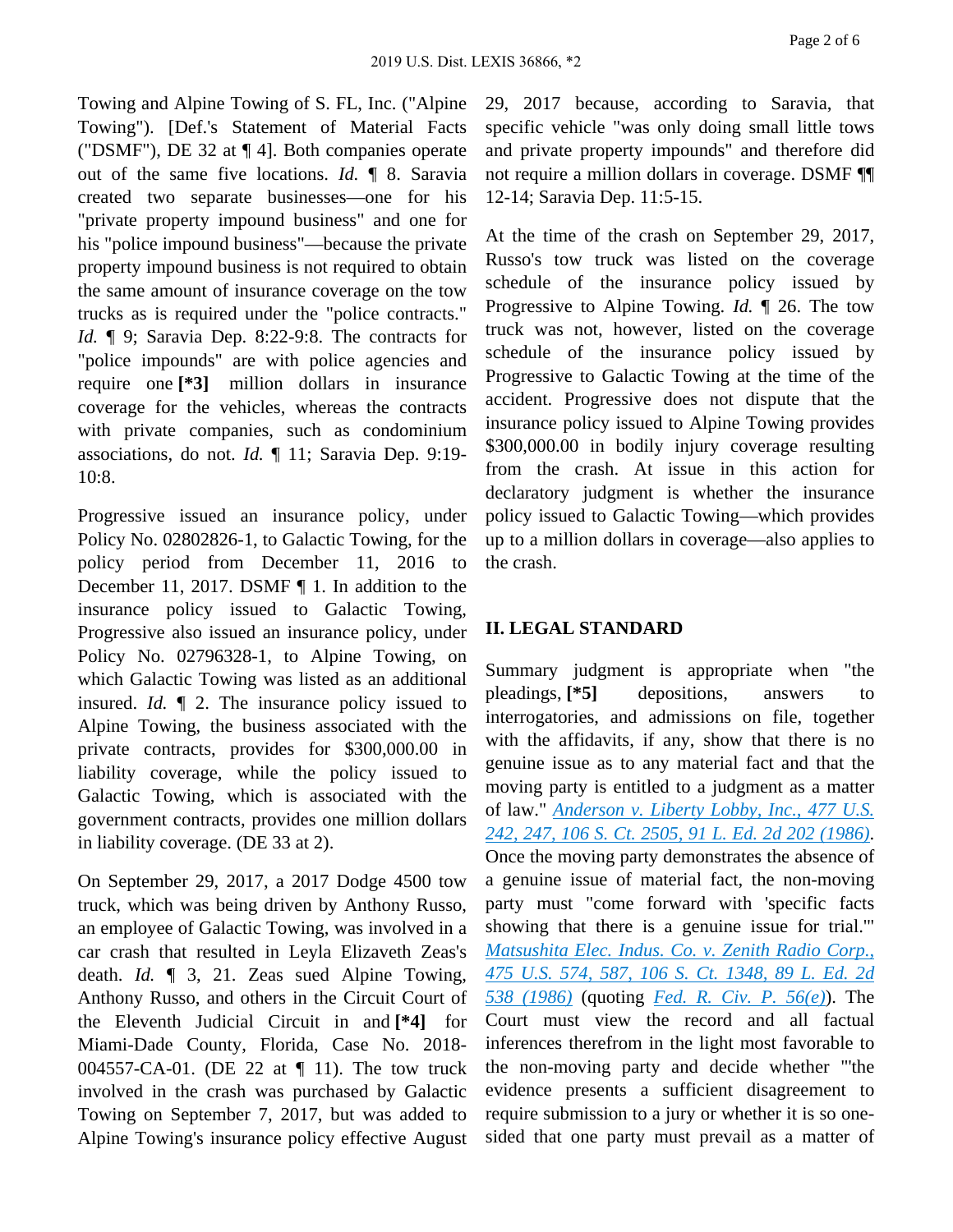law.'" *[Allen v. Tyson Foods, Inc., 121 F.3d 642,](http://configure.this.manually.for.dev/api/document?collection=cases&id=urn:contentItem:3S42-KVX0-00B1-D201-00000-00&context=)  [646 \(11th Cir. 1997\)](http://configure.this.manually.for.dev/api/document?collection=cases&id=urn:contentItem:3S42-KVX0-00B1-D201-00000-00&context=)* (quoting *[Anderson, 477 U.S.](http://configure.this.manually.for.dev/api/document?collection=cases&id=urn:contentItem:3S4X-6H80-0039-N37M-00000-00&context=)  [at 251-52](http://configure.this.manually.for.dev/api/document?collection=cases&id=urn:contentItem:3S4X-6H80-0039-N37M-00000-00&context=)*)).

In opposing a motion for summary judgment, the nonmoving party may not rely solely on the pleadings, but must show by affidavits, depositions, answers to interrogatories, and admissions that specific facts exist demonstrating a genuine issue for trial. *See [Fed. R. Civ. P. 56\(c\)](http://configure.this.manually.for.dev/api/document?collection=statutes-legislation&id=urn:contentItem:5GYC-2421-6N19-F165-00000-00&context=)*; *[Celotex Corp. v.](http://configure.this.manually.for.dev/api/document?collection=cases&id=urn:contentItem:3S4X-6HC0-0039-N37R-00000-00&context=)  [Catrett, 477 U.S. 317, 323-24, 106 S. Ct. 2548, 91](http://configure.this.manually.for.dev/api/document?collection=cases&id=urn:contentItem:3S4X-6HC0-0039-N37R-00000-00&context=)  [L. Ed. 2d 265 \(1986\)](http://configure.this.manually.for.dev/api/document?collection=cases&id=urn:contentItem:3S4X-6HC0-0039-N37R-00000-00&context=)*. The existence of a mere "scintilla" of evidence in support of the nonmovant's position is insufficient; there must be evidence on which the jury could reasonably find for the nonmovant. **[\*6]** *See [Anderson v. Liberty](http://configure.this.manually.for.dev/api/document?collection=cases&id=urn:contentItem:3S4X-6H80-0039-N37M-00000-00&context=)  [Lobby, Inc., 477 U.S. 242, 252, 106 S. Ct. 2505, 91](http://configure.this.manually.for.dev/api/document?collection=cases&id=urn:contentItem:3S4X-6H80-0039-N37M-00000-00&context=)  [L. Ed. 2d 202 \(1986\)](http://configure.this.manually.for.dev/api/document?collection=cases&id=urn:contentItem:3S4X-6H80-0039-N37M-00000-00&context=)*. "A court need not permit a case to go to a jury . . . when the inferences that are drawn from the evidence, or upon which the nonmovant relies, are 'implausible.'" *[Mize v. Jefferson](http://configure.this.manually.for.dev/api/document?collection=cases&id=urn:contentItem:3S4X-1410-006F-M2WR-00000-00&context=)  [City Bd. of Educ., 93 F.3d 739, 743 \(11th Cir.](http://configure.this.manually.for.dev/api/document?collection=cases&id=urn:contentItem:3S4X-1410-006F-M2WR-00000-00&context=)  [1996\)](http://configure.this.manually.for.dev/api/document?collection=cases&id=urn:contentItem:3S4X-1410-006F-M2WR-00000-00&context=)* (citing *[Matsushita Electric Indus. Co. v.](http://configure.this.manually.for.dev/api/document?collection=cases&id=urn:contentItem:3S4X-7P90-0039-N51W-00000-00&context=)  [Zenith Radio Corp., 475 U.S. 574, 592-94, 106 S.](http://configure.this.manually.for.dev/api/document?collection=cases&id=urn:contentItem:3S4X-7P90-0039-N51W-00000-00&context=)  [Ct. 1348, 89 L. Ed. 2d 538 \(1986\)\)](http://configure.this.manually.for.dev/api/document?collection=cases&id=urn:contentItem:3S4X-7P90-0039-N51W-00000-00&context=)*.

### **III. DISCUSSION**

Progressive contends that at the time of the accident, Russo was not operating an "insured auto" because the tow truck was not specifically described on the declarations page of the insurance policy issued to Galactic Towing, nor did it meet the definition of an "additional auto," "replacement auto," or "temporary substitute auto" under the terms of the policy. (DE 22 at 7). Progressive, therefore, contends that it has no duty to indemnify Galactic Towing under the insurance policy issued to Galactic Towing. *Id.*

#### **A. Duty to Defend**

Under Florida law,<sup>3</sup> an insurance provider's duty to defend an insured "depends solely on the facts and legal theories alleged in the pleadings and claims against the insured." *[Stephens v. Mid-Continent](http://configure.this.manually.for.dev/api/document?collection=cases&id=urn:contentItem:5C26-N4B1-F04K-X047-00000-00&context=)  [Cas. Co., 749 F.3d 1318, 1323 \(11th Cir. 2014\)](http://configure.this.manually.for.dev/api/document?collection=cases&id=urn:contentItem:5C26-N4B1-F04K-X047-00000-00&context=)* (citations omitted). The duty to defend arises when the relevant pleadings allege facts that "fairly and potentially bring the suit within policy coverage." *[Lawyers Title Ins. Corp. v. JDC \(America\) Corp.,](http://configure.this.manually.for.dev/api/document?collection=cases&id=urn:contentItem:3S4X-DXX0-001T-D1Y9-00000-00&context=)  [52 F.3d 1575, 1580 \(11th Cir. 1995\)](http://configure.this.manually.for.dev/api/document?collection=cases&id=urn:contentItem:3S4X-DXX0-001T-D1Y9-00000-00&context=)* (citations omitted). The actual facts of the case are not determinative. *Id.* (citing *[Baron Oil Co. v.](http://configure.this.manually.for.dev/api/document?collection=cases&id=urn:contentItem:3RRM-67V0-003C-X1B5-00000-00&context=)  [Nationwide Mut. Fire Ins. Co., 470 So. 2d 810 \(Fla.](http://configure.this.manually.for.dev/api/document?collection=cases&id=urn:contentItem:3RRM-67V0-003C-X1B5-00000-00&context=)  [1st DCA 1985\)](http://configure.this.manually.for.dev/api/document?collection=cases&id=urn:contentItem:3RRM-67V0-003C-X1B5-00000-00&context=)*). **[\*7]** However, "if the pleadings show that there is no coverage or that a policy exclusion applies to bar coverage, the insurer has no duty to defend." *[Arpin & Sons, LLC, 261 F.](http://configure.this.manually.for.dev/api/document?collection=cases&id=urn:contentItem:5NKX-K1J1-F04D-107R-00000-00&context=)  [Supp. 3d at 1252](http://configure.this.manually.for.dev/api/document?collection=cases&id=urn:contentItem:5NKX-K1J1-F04D-107R-00000-00&context=)* (citation omitted). Furthermore, the duty to defend is not indefinite and "ceases when it is shown that there is no potential for coverage, *i.e.*, when there is no duty to indemnify." *[Scottsdale Ins. Co. v. GFM Operations, Inc., 789 F.](http://configure.this.manually.for.dev/api/document?collection=cases&id=urn:contentItem:52M4-FB61-JCNB-90RT-00000-00&context=)  [Supp. 2d 1278, 1284 \(S.D. Fla. 2011\)](http://configure.this.manually.for.dev/api/document?collection=cases&id=urn:contentItem:52M4-FB61-JCNB-90RT-00000-00&context=)* (citations omitted).

Progressive does not dispute its duty to defend both Alpine Towing and Galactic Towing under the insurance policy issued to Alpine Towing, under which Galactic Towing is named as an additional insured. (DE 33 at 3).

## **B. Duty to Indemnify**

Unlike the duty to defend, the duty to indemnify "is narrower and is determined by the underlying facts adduced at trial or developed through discovery during litigation." *[Stephens, 749 F.3d at 1324](http://configure.this.manually.for.dev/api/document?collection=cases&id=urn:contentItem:5C26-N4B1-F04K-X047-00000-00&context=)* (quoting *[U.S. Fire Ins. Co. v. Hayden Bonded](http://configure.this.manually.for.dev/api/document?collection=cases&id=urn:contentItem:4JN7-B1C0-0039-42H0-00000-00&context=)* 

<sup>3</sup>The Court's jurisdiction is based on diversity. (DE 22 at 2). "In diversity actions, the federal court must apply the substantive law of the state in which it sits, 'except in matters governed by the Federal Constitution or by act of Congress.'" *[Trailer Bridge, Inc. v. Illinois](http://configure.this.manually.for.dev/api/document?collection=cases&id=urn:contentItem:8372-XRH1-652R-B34G-00000-00&context=)  [Nat. Ins. Co., 657 F.3d 1135, 1141 \(11th Cir. 2011\)](http://configure.this.manually.for.dev/api/document?collection=cases&id=urn:contentItem:8372-XRH1-652R-B34G-00000-00&context=)* (citing *[Erie R.R.](http://configure.this.manually.for.dev/api/document?collection=cases&id=urn:contentItem:3S4X-8PN0-003B-708F-00000-00&context=)  [Co. v. Tompkins, 304 U.S. 64, 78, 58 S. Ct. 817, 82 L. Ed. 1188](http://configure.this.manually.for.dev/api/document?collection=cases&id=urn:contentItem:3S4X-8PN0-003B-708F-00000-00&context=)  [\(1938\)\)](http://configure.this.manually.for.dev/api/document?collection=cases&id=urn:contentItem:3S4X-8PN0-003B-708F-00000-00&context=)*. Thus, Florida law applies to this case.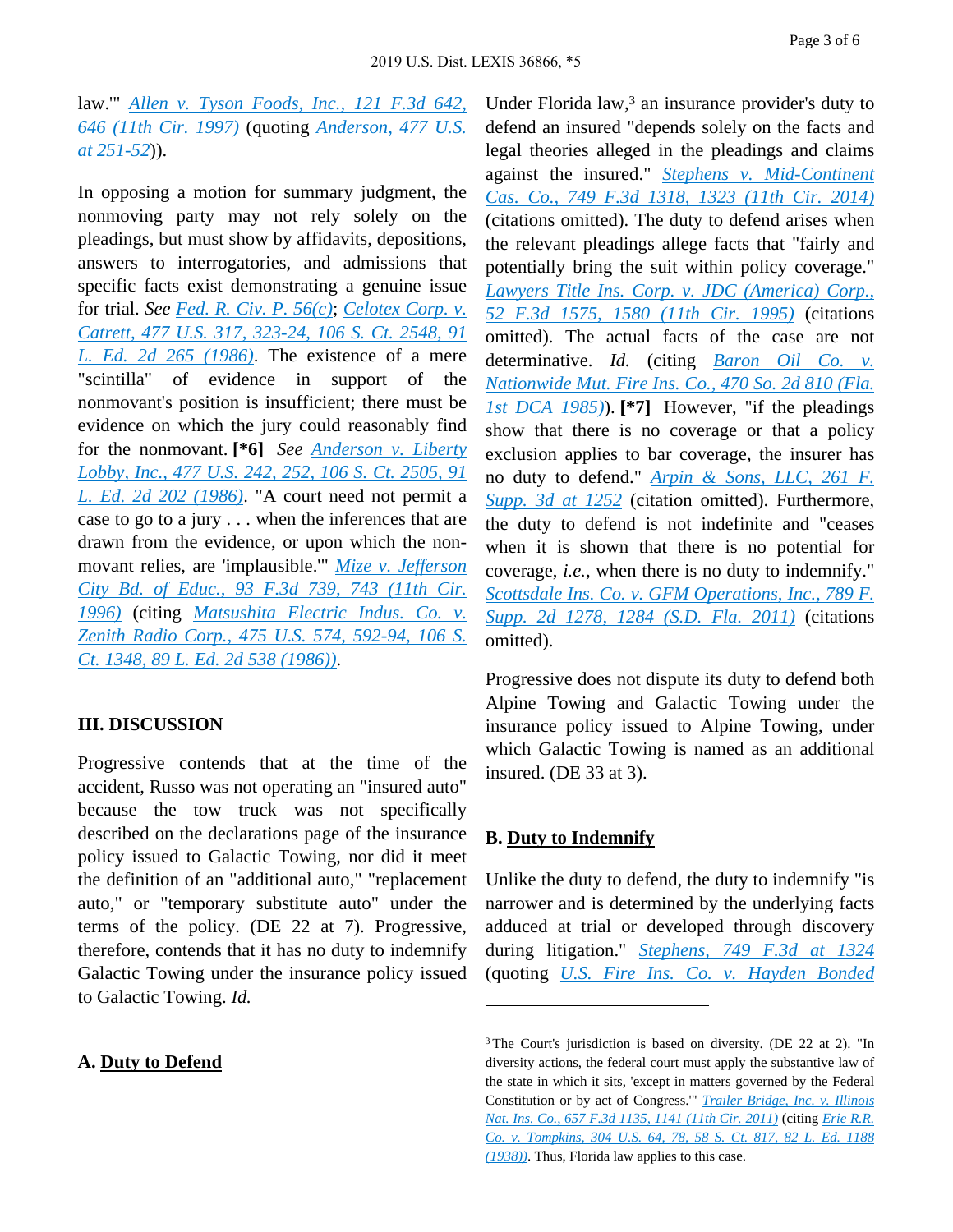*[Storage Co., 930 So. 2d 686, 691 \(Fla. 4th DCA](http://configure.this.manually.for.dev/api/document?collection=cases&id=urn:contentItem:4JN7-B1C0-0039-42H0-00000-00&context=)  [2006\)\)](http://configure.this.manually.for.dev/api/document?collection=cases&id=urn:contentItem:4JN7-B1C0-0039-42H0-00000-00&context=)*; *see also [Victoria Select Ins. Co. v. Vrchota](http://configure.this.manually.for.dev/api/document?collection=cases&id=urn:contentItem:52JV-2YD1-652H-F0KK-00000-00&context=)  [Corp., 805 F. Supp. 2d 1337, 1343 \(S.D. Fla. 2011\)](http://configure.this.manually.for.dev/api/document?collection=cases&id=urn:contentItem:52JV-2YD1-652H-F0KK-00000-00&context=)* ("Typically, evidence extrinsic to the pleadings is needed to evaluate the duty to indemnify."). In order for the duty to indemnify to arise, the insurance policy must cover the alleged incident. *[Stephens, 749 F.3d at 1324](http://configure.this.manually.for.dev/api/document?collection=cases&id=urn:contentItem:5C26-N4B1-F04K-X047-00000-00&context=)*. An insurer alleging non-coverage based on an exclusion bears the burden of establishing that the exclusion applies. *[Underwriters at Lloyds London v. STD Enterprises,](http://configure.this.manually.for.dev/api/document?collection=cases&id=urn:contentItem:4HD8-GMV0-TVTD-01SN-00000-00&context=)  [Inc., 395 F. Supp. 2d 1142, 1147 \(M.D. Fla. 2005\)](http://configure.this.manually.for.dev/api/document?collection=cases&id=urn:contentItem:4HD8-GMV0-TVTD-01SN-00000-00&context=)* (citing *[LaFarge v. Travelers Indem. Co., 118 F.3d](http://configure.this.manually.for.dev/api/document?collection=cases&id=urn:contentItem:3RJP-N050-00B1-D11D-00000-00&context=)  [1511, 1516 \(11th Cir.1997\)\)](http://configure.this.manually.for.dev/api/document?collection=cases&id=urn:contentItem:3RJP-N050-00B1-D11D-00000-00&context=)*.

## **C. The Galactic Towing Policy**

The insurance policy issued to Galactic **[\*8]**  Towing by Progressive (the "Galactic Policy") provides, in pertinent part, as follows:

4. "**Declarations**" or "**declarations page**" means the document prepared by **us** listing your policy information, which may include the types of coverage **you** have elected, the limit for each coverage, the cost for each coverage, the specifically described autos covered by this policy, and the types of coverage for each specifically described auto.

5. "**Insured auto**" or "**your insured auto**" means:

a. Any **auto** specifically described on the **declarations page**....

b. An additional **auto** for Part I - Liability To Others and/or Part II — Damage to Your Auto on the date you become the owner if:

(i) **you** acquire the auto during the policy period shown on the **declarations page**;

(ii) **we** insure all **autos** owned by you that are used in your business;

(iii) no other insurance policy provides

coverage for that **auto**; and

(iv) **you** tell **us** within 30 days after you acquire it that you want us to cover it for that coverage.

c. Any replacement **auto** on the date **you** become the owner if:

(i) *you* acquire the auto during the policy period shown on the **declarations page**;

(ii) the **auto** that you acquire replaces one specifically described on the **[\*9] declarations page** due to termination of your ownership of the replaced **auto** or due to mechanical breakdown of, deterioration of, or loss to the re-placed auto that renders it permanently inoperable; and

(iii) no other insurance policy provides coverage for that auto.

If we provide coverage for a replacement **auto, we** will provide the same coverage for the replacement auto as we provide for the replaced **auto**.

14. "**Temporary substitute auto**" means any auto you do not own while used with the permission of its owner as a temporary substitute for an **insured auto** that has been withdrawn from normal use due to breakdown. repair, servicing, loss or destruction.

(DE 33 at 3-5).

Thus, Progressive argues that pursuant to the Galactic Policy, in order for liability coverage to apply, the vehicle in question must meet the definition of an "insured auto." (DE 33 at 8). Pursuant to Definition 5, in order to be an "insured auto" the auto must be specifically described on the declarations page or qualify as an "additional auto" or as a "replacement auto." *Id.* It is undisputed that the tow truck at issue is not listed on the declarations page of the Galactic Policy. The tow truck is, however, specifically **[\*10]** described on the declarations page of the insurance policy issued to Alpine Towing.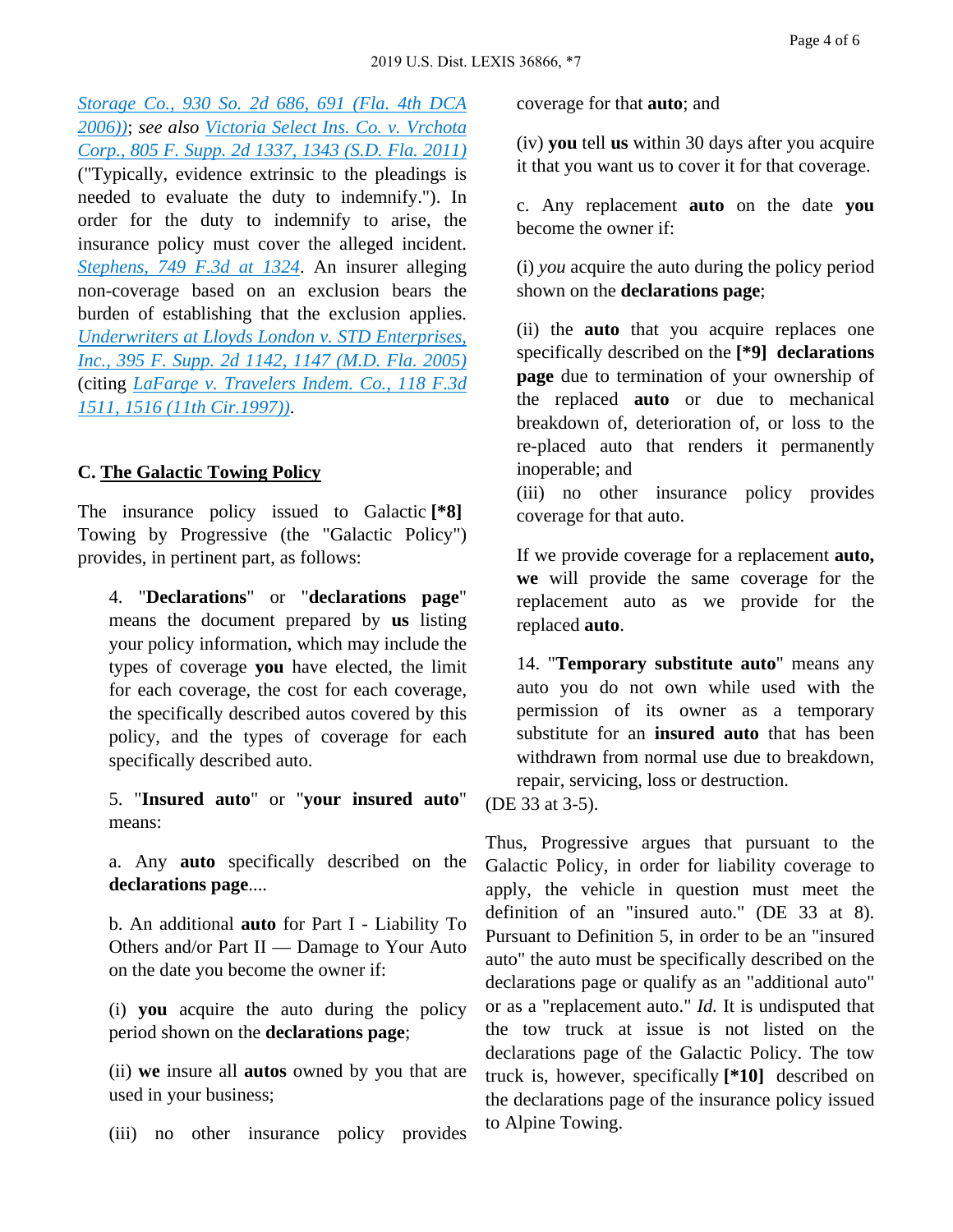Page 5 of 6

The definitions of "additional auto" and "replacement auto" are similar. Each definition requires that "no other insurance policy provides coverage for that auto." In this case, the tow truck was insured under another insurance policy, specifically, the insurance policy issued to Alpine Towing. Therefore, Progressive contends, the tow truck does not meet the requirements of an "additional auto" or a "replacement auto."

The only other way for the tow truck to constitute an "insured auto" under the Galactic Policy is if it meets the requirements of being a "temporary substitute auto." By definition, a temporary substitute auto must substitute for an "insured auto that has been withdrawn from normal use due to breakage, repair, servicing, loss or destruction." In this case, the tow truck at issue was the truck regularly assigned to Anthony Russo. It was designated as Truck 53 and had been used on an almost daily basis by Russo. On the day of the crash, Russo was shown as the operator of Truck 53 on multiple occasions throughout the day. Therefore, Progressive argues, the plain language of the Galactic Policy **[\*11]** makes it clear that the tow truck does not qualify as an "insured auto" because it was Russo's regularly assigned truck that was intended to be permanently driven by him, not a "temporary substitute auto" that was being driven on a short-term basis.

Rather than address any of Plaintiff's substantive arguments regarding the Galactic Policy definitions, Defendant Zeas instead responds by quoting from an endorsement that is not listed on the declarations page of the policy and that is being presented to the Court for the first time in Defendant's response to the motion to dismiss. The additional endorsement that Defendant asks the Court to consider is also unauthenticated, was not verified by any witnesses, and was, apparently, unknown to Plaintiff until Defendant filed the response. The Court addresses Defendant's argument that this endorsement creates a factual dispute below.

# **D. Progressive has no duty to indemnify Galactic Towing under the Galactic Policy**

Here, Zeas does not dispute that the tow truck at issue in this case is not listed on the Galactic Policy declarations page. The Court agrees with Plaintiff's contention that the tow truck also does not meet the requirements of the other **[\*12]** possible definitions that would qualify the tow truck as an insured auto under the Galactic Policy.

First, as discussed above, the tow truck cannot constitute either an "additional auto" or a "replacement auto" under the Galactic Policy because the truck driven by Russo during the crash *is* covered by another policy—the policy that was issued to Alpine Towing, and which Progressive concedes covers the tow truck. Again, Defendant offers no evidence whatsoever to dispute or rebut this argument. In fact, the evidence that the Parties have deduced demonstrates that Saravia purposely listed Russo's tow truck on the Alpine Towing insurance policy because that truck was handling towing business for private companies, rather than towing vehicles under the government contracts. Thus, Russo's tow truck was listed on the Alpine Towing policy with less coverage, rather than the Galactic Towing policy, which offered more coverage as required by the contracts with the government agencies.

Moreover, the Court agrees with Plaintiff's argument that the tow truck cannot qualify as a "temporary substitute auto" under the definition set forth in the Galactic Policy because the evidence adduced in this case **[\*13]** shows that Russo drove the tow truck regularly and that it was intended to serve as his permanent vehicle, not as a short-term replacement for another vehicle. As with the definitional arguments above, Defendant provided absolutely no response to Plaintiff's contention or evidence that would create a genuine issue of material fact as to whether the tow truck involved in the crash is covered under the Galactic Policy.

As to Defendant's contention that the endorsement